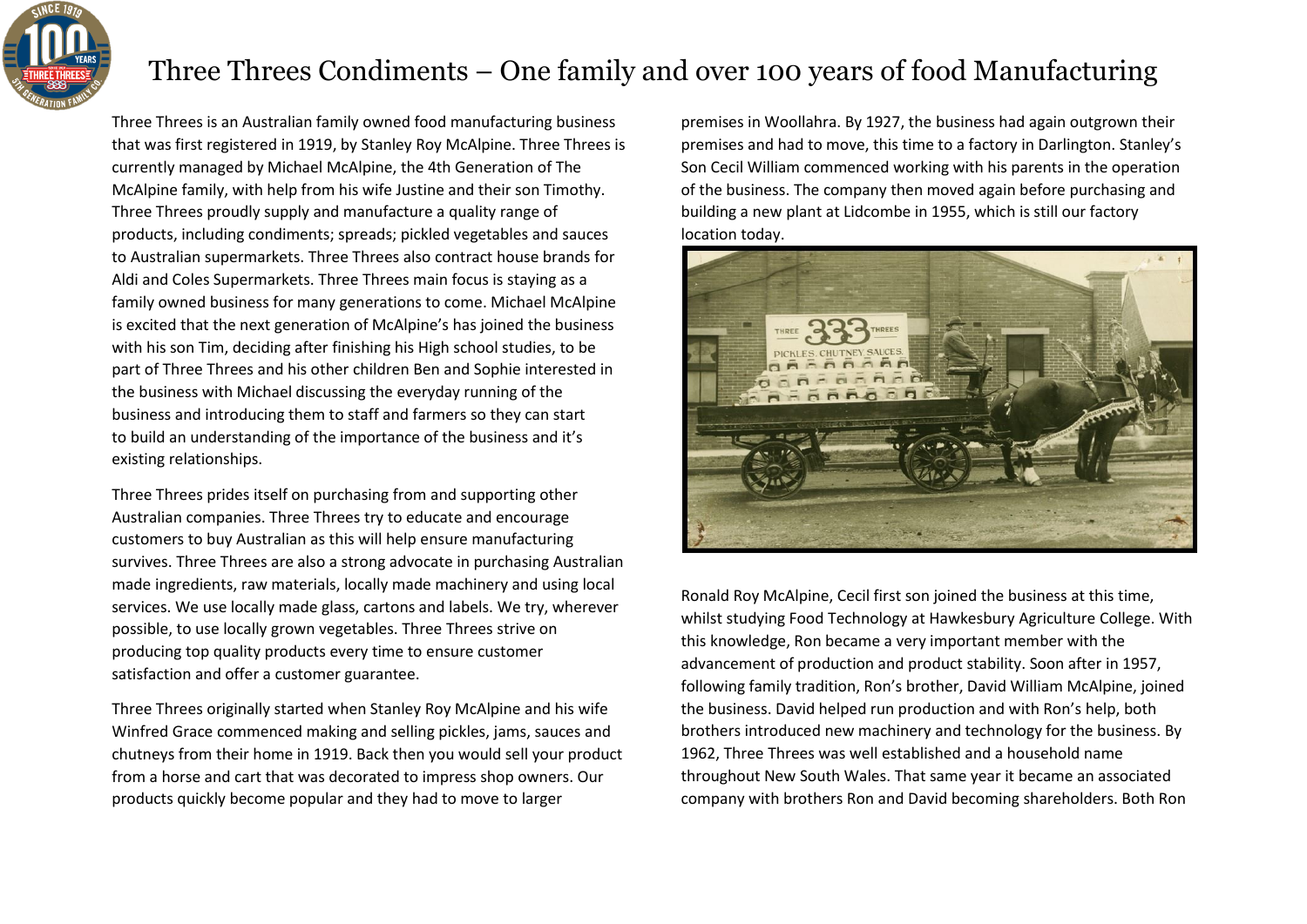

## Three Threes Condiments – One family and over 100 years of food Manufacturing

and David managed the business together when their father passed away. Over the next decade, they continued to introduce new manufacturing methods and techniques and also expanded the range to include pickled onions, gherkins and olives. They then launched the brand into other states and now Three Threes is a recognised brand across Australia.

In 1984 Ron's wife, Carolyn Anne McAlpine, joined the business to assist with the office work. Soon after, their eldest son, Peter Roy McAlpine, commenced working in 1985, after finishing his high school years. Peter went straight into production, working alongside his uncle, learning the day to day procedures and the operations of machinery. In 1987, Peter's brother, Michael John McAlpine, joined the business. Michael was enthusiastic to learn the marketing side of the business and introduce new lines and expand the business, so he split his time between production and sales.

Over the next 10 years, the company continued to grow with the introduction of new lines including Apple sauce and mint jelly. Three Threes expanded their range of pickled onions and also introduced the very popular 'Spreadable Mustard Pickles'. Ron and Carolyn eventually retired and handed the everyday running of the business over to Peter and Michael, along with their wives. Michael's wife, Justine McAlpine, joined the business is 1990 and Peters wife, Sharyn McAlpine, started in 1994. Both Sharyn and Justine worked in the office looking after the administration side of the business.

In 2001, Three Threes launched "Mightymite", an Australian made yeast extract spread. Three Threes wanted to offer Australians a spread that was made and owned by an Australian company. In 2010 Mightymite become a proud sponsors of Sydney Kings basketball team which was a first for the business to enter a sports partnership. Today Three Threes

are proud to be partnered with several different organisations through charity work and team sponsorship, for more information visit [www.mighytmite.com.au](http://www.mighytmite.com.au/).

In 2015 Tim McAlpine joined the business whilst commencing university studies. He spent three and a half years studying marketing and advertising while completing a bachelor of business. Tim splits his time working in the factory and in the office working on promotions and marketing, while completing his studies. Tim now works full time for the business and communicates directly with the buyers from all the major supermarkets and is excited to reach new opportunities for the business.

Also in 2015 Peter and Sharyn McAlpine both decided to leave the business, handing the business over to Michael and Justine who are excited with what the future brings with their three children showing an

eager interest in the business. Over the years the three children have appeared in television commercials promoting the brand and are always interested in attending local Food expo's, where they get the opportunity to talk to customers and promote the company and products.

Today Three Threes now supply nationally around Australia to all major supermarkets and independents, and are constantly expanding their export market. The McAlpine's are a proud Australian family who have supplied quality products for all Australians over the past decade and will continue to support our Australian farmers into the future.